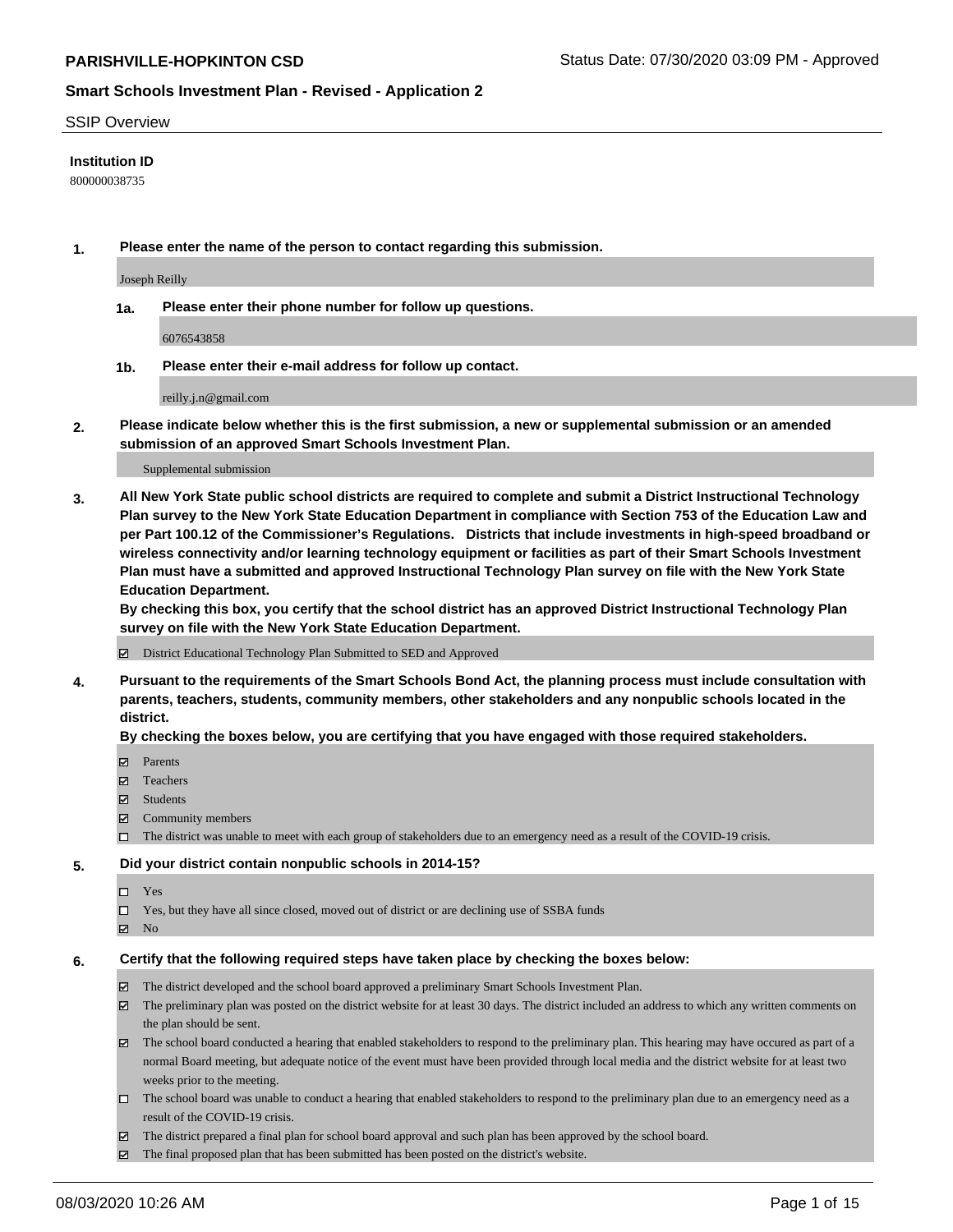SSIP Overview

**6a. Please upload the proposed Smart Schools Investment Plan (SSIP) that was posted on the district's website, along with any supporting materials. Note that this should be different than your recently submitted Educational Technology Survey. The Final SSIP, as approved by the School Board, should also be posted on the website and remain there during the course of the projects contained therein.**

PARISHVILLE\_HOPKINTON SMART SCHOOLS PLAN.docx

**6b. Enter the webpage address where the final Smart Schools Investment Plan is posted. The Plan should remain posted for the life of the included projects.**

https://www.phcsd.org/apps/pages/index.jsp?uREC\_ID=1161794&type=d&pREC\_ID=1415181

**7. Please enter an estimate of the total number of students and staff that will benefit from this Smart Schools Investment Plan based on the cumulative projects submitted to date.**

480

**8. An LEA/School District may partner with one or more other LEA/School Districts to form a consortium to pool Smart Schools Bond Act funds for a project that meets all other Smart School Bond Act requirements. Each school district participating in the consortium will need to file an approved Smart Schools Investment Plan for the project and submit a signed Memorandum of Understanding that sets forth the details of the consortium including the roles of each respective district.**

 $\Box$  The district plans to participate in a consortium to partner with other school district(s) to implement a Smart Schools project.

### **9. Please enter the name and 6-digit SED Code for each LEA/School District participating in the Consortium.**

| Partner LEA/District | <b>ISED BEDS Code</b> |
|----------------------|-----------------------|
| (No Response)        | (No Response)         |

### **10. Please upload a signed Memorandum of Understanding with all of the participating Consortium partners.**

(No Response)

**11. Your district's Smart Schools Bond Act Allocation is:**

\$567,936

#### **12. Final 2014-15 BEDS Enrollment to calculate Nonpublic Sharing Requirement**

|            | Public Enrollment | Nonpublic Enrollment | Total Enrollment | I Nonpublic Percentage |
|------------|-------------------|----------------------|------------------|------------------------|
| Enrollment | 423               |                      | 423.00           | 0.00                   |

**13. This table compares each category budget total, as entered in that category's page, to the total expenditures listed in the category's expenditure table. Any discrepancies between the two must be resolved before submission.**

|                                          | Sub-Allocations | <b>Expenditure Totals</b> | <b>Difference</b> |
|------------------------------------------|-----------------|---------------------------|-------------------|
| <b>School Connectivity</b>               | 0.00            | 0.00                      | 0.00              |
| Connectivity Projects for<br>Communities | 0.00            | 0.00                      | 0.00              |
| Classroom Technology                     | 0.00            | 0.00                      | 0.00              |
| Pre-Kindergarten Classrooms              | 0.00            | 0.00                      | 0.00              |
| Replace Transportable<br>Classrooms      | 0.00            | 0.00                      | 0.00              |
| High-Tech Security Features              | 82,453.00       | 82,453.00                 | 0.00              |
| Nonpublic Loan                           | 0.00            | 0.00                      | 0.00              |
| Totals:                                  |                 |                           |                   |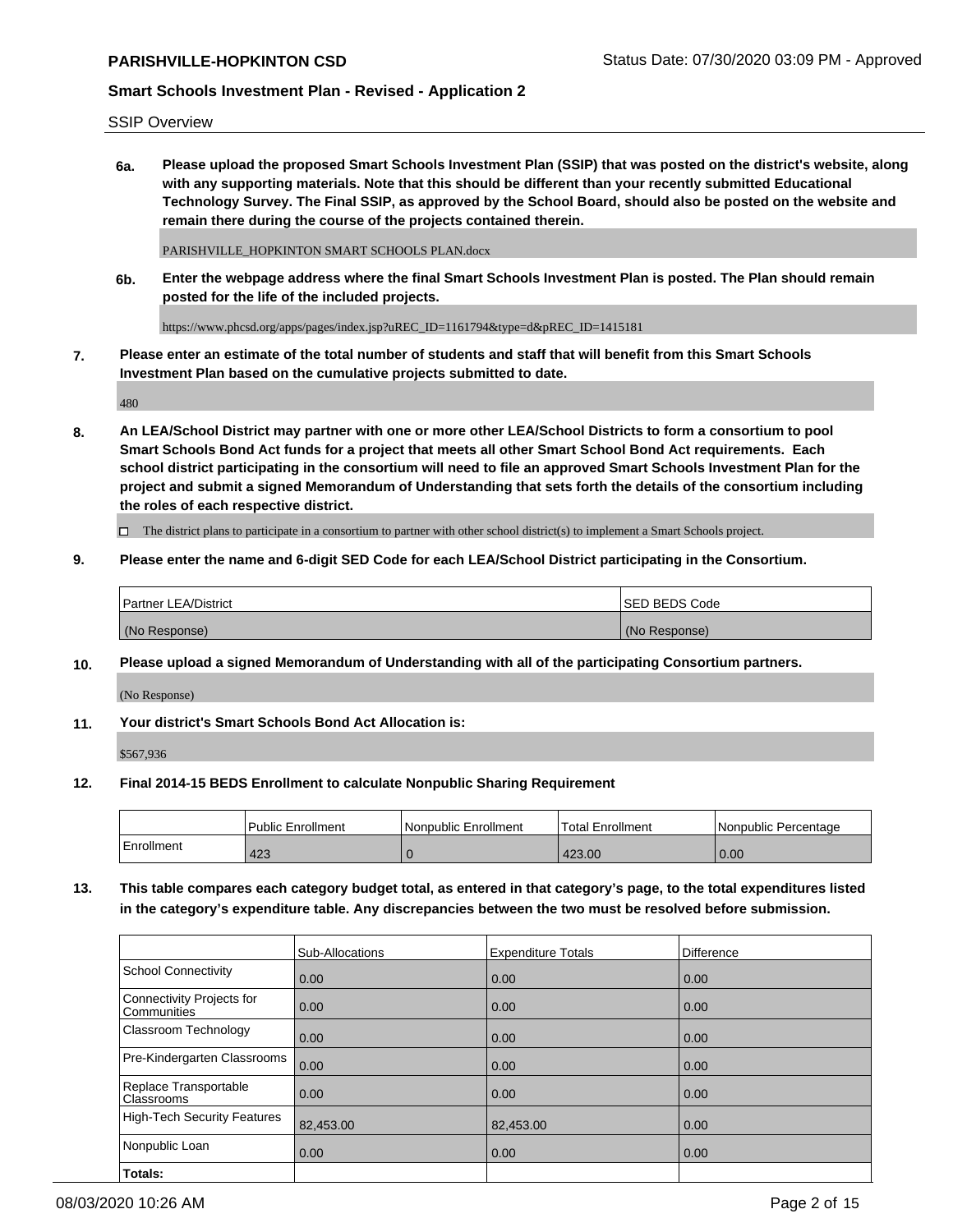SSIP Overview

| <b>Sub-Allocations</b> | Expenditure Totals | Difference |
|------------------------|--------------------|------------|
| 82,453                 | 82,453             | 0          |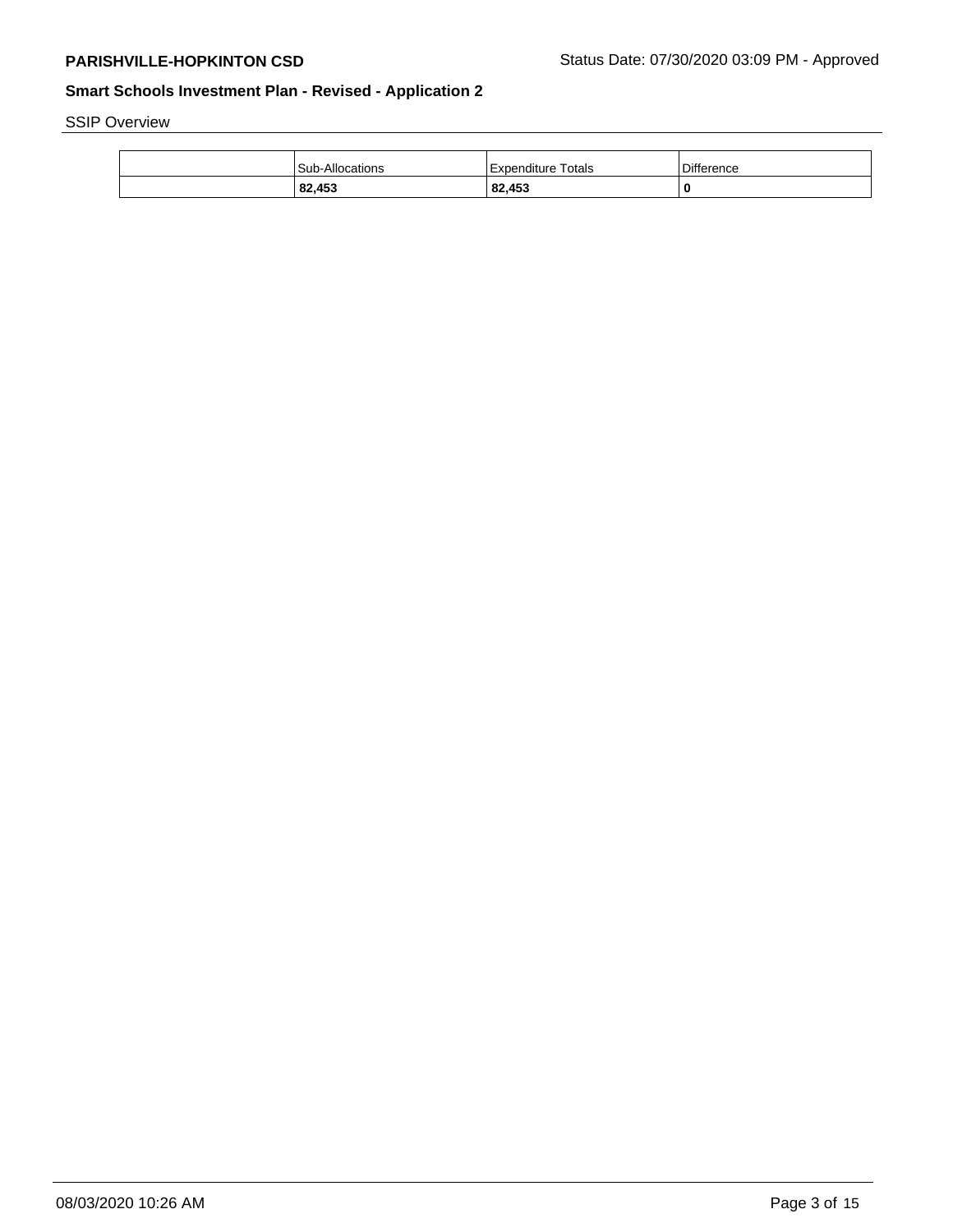School Connectivity

- **1. In order for students and faculty to receive the maximum benefit from the technology made available under the Smart Schools Bond Act, their school buildings must possess sufficient connectivity infrastructure to ensure that devices can be used during the school day. Smart Schools Investment Plans must demonstrate that:**
	- **• sufficient infrastructure that meets the Federal Communications Commission's 100 Mbps per 1,000 students standard currently exists in the buildings where new devices will be deployed, or**
	- **• is a planned use of a portion of Smart Schools Bond Act funds, or**
	- **• is under development through another funding source.**

**Smart Schools Bond Act funds used for technology infrastructure or classroom technology investments must increase the number of school buildings that meet or exceed the minimum speed standard of 100 Mbps per 1,000 students and staff within 12 months. This standard may be met on either a contracted 24/7 firm service or a "burstable" capability. If the standard is met under the burstable criteria, it must be:**

**1. Specifically codified in a service contract with a provider, and**

**2. Guaranteed to be available to all students and devices as needed, particularly during periods of high demand, such as computer-based testing (CBT) periods.**

**Please describe how your district already meets or is planning to meet this standard within 12 months of plan submission.**

(No Response)

**1a. If a district believes that it will be impossible to meet this standard within 12 months, it may apply for a waiver of this requirement, as described on the Smart Schools website. The waiver must be filed and approved by SED prior to submitting this survey.**

 $\Box$  By checking this box, you are certifying that the school district has an approved waiver of this requirement on file with the New York State Education Department.

**2. Connectivity Speed Calculator (Required). If the district currently meets the required speed, enter "Currently Met" in the last box: Expected Date When Required Speed Will be Met.**

|                  | l Number of     | Required Speed | Current Speed in | Expected Speed | Expected Date                        |
|------------------|-----------------|----------------|------------------|----------------|--------------------------------------|
|                  | <b>Students</b> | In Mbps        | <b>Mbps</b>      | to be Attained | When Required                        |
|                  |                 |                |                  |                | Within 12 Months 1Speed Will be Met1 |
| Calculated Speed | (No Response)   | 0.00           | (No Response)    | (No Response)  | l (No Response)                      |

**3. Describe how you intend to use Smart Schools Bond Act funds for high-speed broadband and/or wireless connectivity projects in school buildings.**

(No Response)

**4. Describe the linkage between the district's District Instructional Technology Plan and how the proposed projects will improve teaching and learning. (There should be a link between your response to this question and your responses to Question 1 in Section IV - NYSED Initiatives Alignment: "Explain how the district use of instructional technology will serve as a part of a comprehensive and sustained effort to support rigorous academic standards attainment and performance improvement for students."** 

**Your answer should also align with your answers to the questions in Section II - Strategic Technology Planning and the associated Action Steps in Section III - Action Plan.)**

(No Response)

**5. If the district wishes to have students and staff access the Internet from wireless devices within the school building, or in close proximity to it, it must first ensure that it has a robust Wi-Fi network in place that has sufficient bandwidth to meet user demand.**

**Please describe how you have quantified this demand and how you plan to meet this demand.**

(No Response)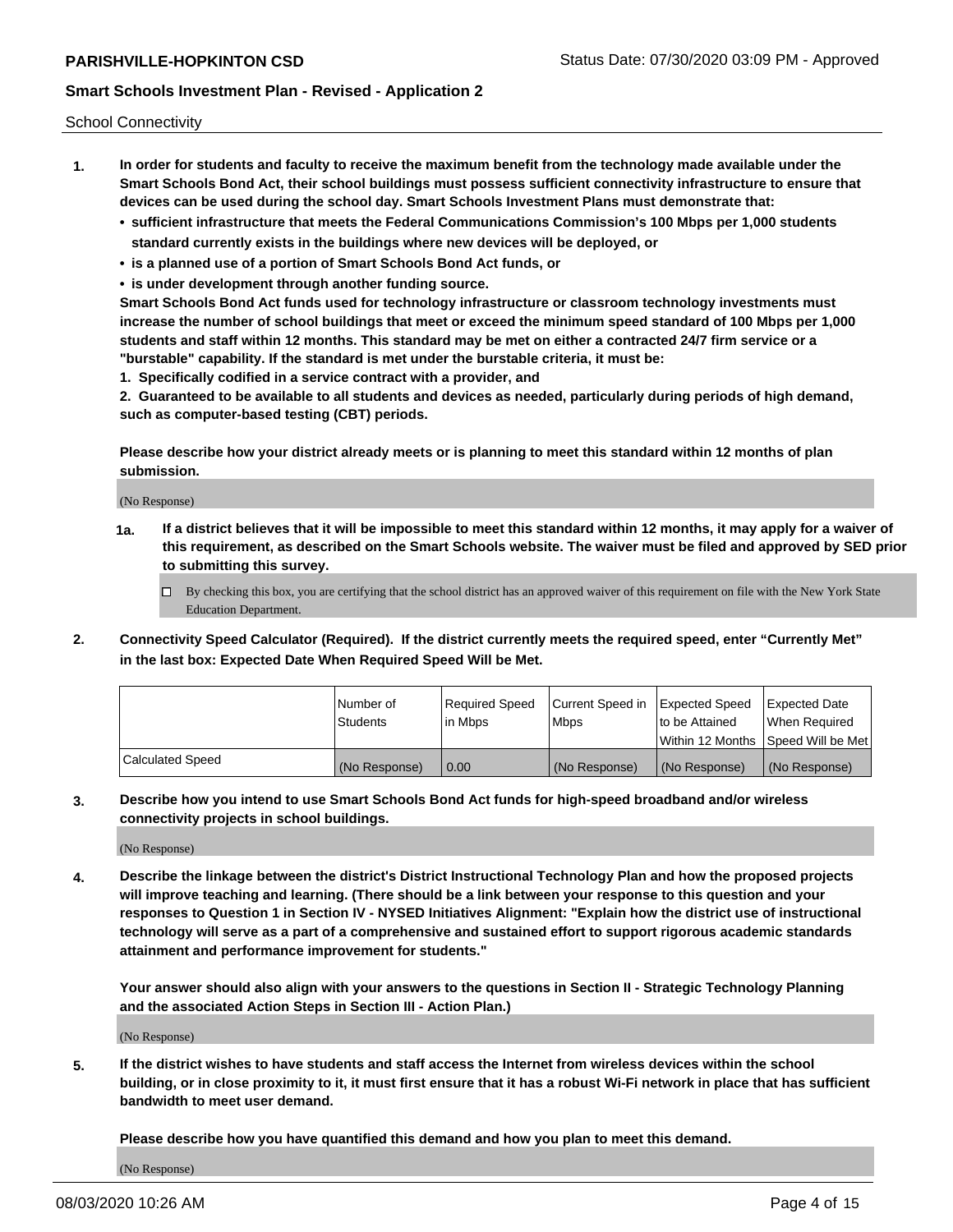School Connectivity

**6. Smart Schools plans with any expenditures in the School Connectivity category require a project number from the Office of Facilities Planning. Districts must submit an SSBA LOI and receive project numbers prior to submitting the SSIP. As indicated on the LOI, some projects may be eligible for a streamlined review and will not require a building permit.**

**Please indicate on a separate row each project number given to you by the Office of Facilities Planning.**

| Project Number |  |
|----------------|--|
| (No Response)  |  |

**7. Certain high-tech security and connectivity infrastructure projects may be eligible for an expedited review process as determined by the Office of Facilities Planning.**

### **Was your project deemed eligible for streamlined review?**

(No Response)

### **8. Include the name and license number of the architect or engineer of record.**

| Name          | License Number |
|---------------|----------------|
| (No Response) | (No Response)  |

### **9. Public Expenditures – Loanable (Counts toward the nonpublic loan calculation)**

| Select the allowable expenditure type.<br>Repeat to add another item under each type. | <b>PUBLIC</b> Items to be<br>l Purchased | Quantity           | Cost Per Item    | <b>Total Cost</b> |
|---------------------------------------------------------------------------------------|------------------------------------------|--------------------|------------------|-------------------|
| (No Response)                                                                         | (No Response)                            | l (No<br>Response) | (No<br>Response) | $\overline{0.00}$ |
|                                                                                       |                                          | O                  | 0.00             |                   |

# **10. Public Expenditures – Non-Loanable (Does not count toward nonpublic loan calculation)**

| Select the allowable expenditure<br>type.<br>Repeat to add another item under<br>each type. | <b>PUBLIC</b> Items to be purchased | Quantity      | Cost per Item | <b>Total Cost</b> |
|---------------------------------------------------------------------------------------------|-------------------------------------|---------------|---------------|-------------------|
| (No Response)                                                                               | (No Response)                       | (No Response) | (No Response) | 0.00              |
|                                                                                             |                                     |               | 0.00          |                   |

#### **11. Final 2014-15 BEDS Enrollment to calculate Nonpublic Sharing Requirement (no changes allowed.)**

|            | l Public Enrollment | Nonpublic Enrollment | Total Enrollment | Nonpublic Percentage |
|------------|---------------------|----------------------|------------------|----------------------|
| Enrollment | 423                 |                      | 423.00           | 0.00                 |

#### **12. Total Public Budget - Loanable (Counts toward the nonpublic loan calculation)**

|                                                      | Public Allocations | <b>Estimated Nonpublic Loan</b><br>Amount | Estimated Total Sub-Allocations |
|------------------------------------------------------|--------------------|-------------------------------------------|---------------------------------|
| Network/Access Costs                                 | (No Response)      | 0.00                                      | 0.00                            |
| School Internal Connections and<br><b>Components</b> | (No Response)      | 0.00                                      | 0.00                            |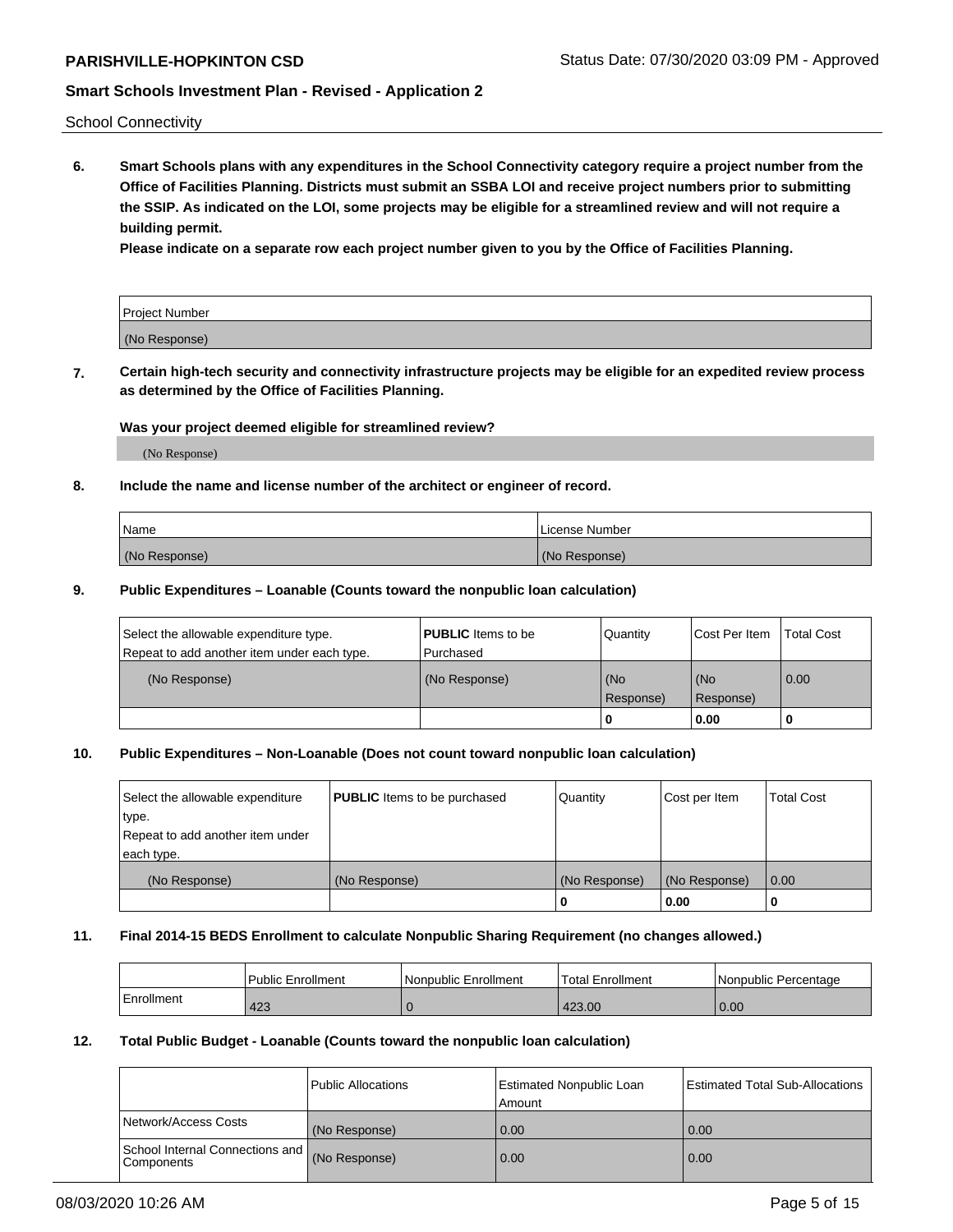School Connectivity

|              | <b>Public Allocations</b> | <b>Estimated Nonpublic Loan</b><br>l Amount | <b>Estimated Total Sub-Allocations</b> |
|--------------|---------------------------|---------------------------------------------|----------------------------------------|
| <b>Other</b> | (No Response)             | 0.00                                        | 0.00                                   |
| Totals:      | 0.00                      | 0                                           | ш                                      |

# **13. Total Public Budget – Non-Loanable (Does not count toward the nonpublic loan calculation)**

|                                                   | Sub-<br>Allocation |
|---------------------------------------------------|--------------------|
| Network/Access Costs                              | (No Response)      |
| Outside Plant Costs                               | (No Response)      |
| <b>School Internal Connections and Components</b> | (No Response)      |
| <b>Professional Services</b>                      | (No Response)      |
| Testing                                           | (No Response)      |
| <b>Other Upfront Costs</b>                        | (No Response)      |
| <b>Other Costs</b>                                | (No Response)      |
| Totals:                                           | 0.00               |

# **14. School Connectivity Totals**

|                          | Total Sub-Allocations |
|--------------------------|-----------------------|
| Total Loanable Items     | 0.00                  |
| Total Non-Ioanable Items | 0.00                  |
| Totals:                  | 0                     |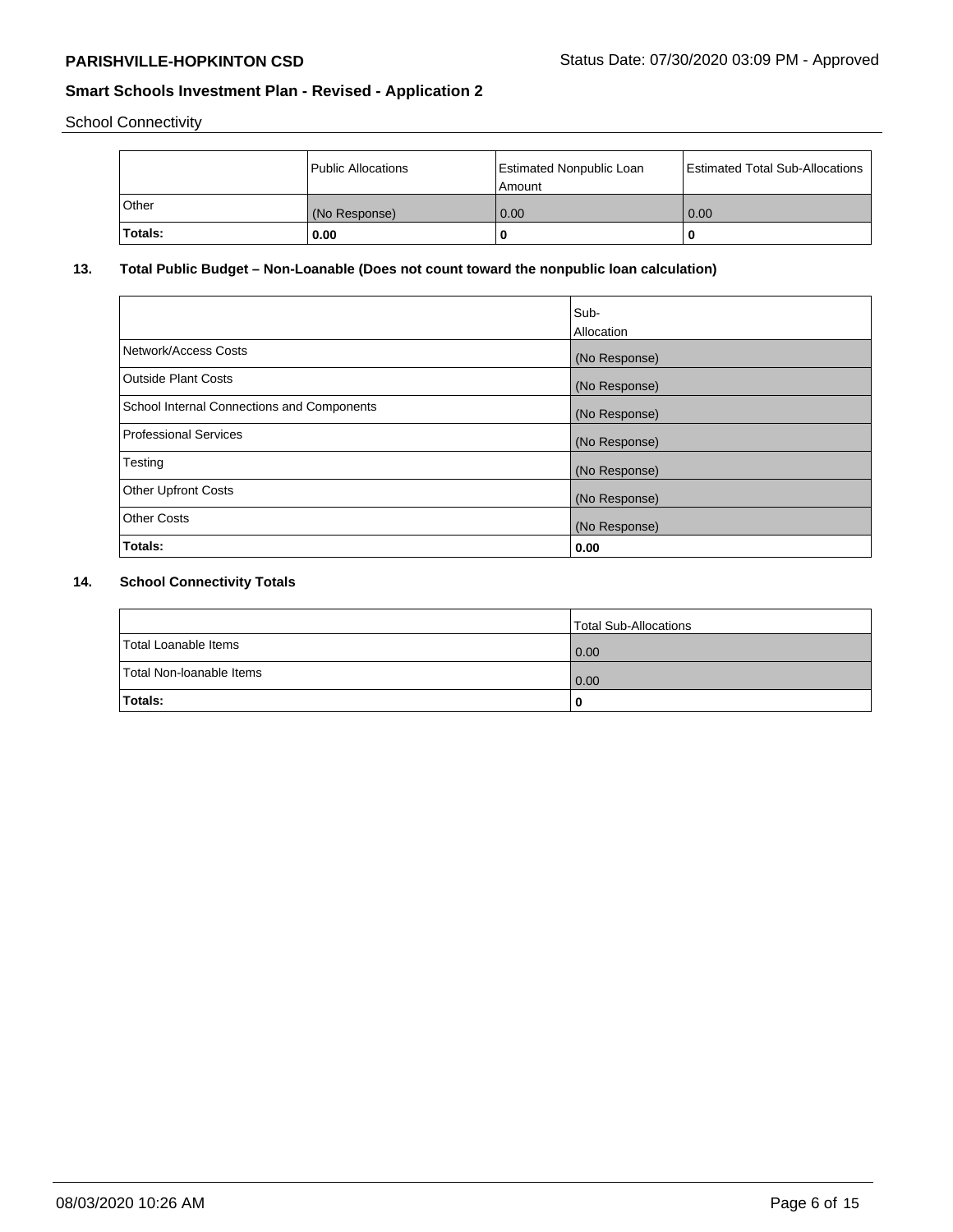Community Connectivity (Broadband and Wireless)

**1. Describe how you intend to use Smart Schools Bond Act funds for high-speed broadband and/or wireless connectivity projects in the community.**

(No Response)

**2. Please describe how the proposed project(s) will promote student achievement and increase student and/or staff access to the Internet in a manner that enhances student learning and/or instruction outside of the school day and/or school building.**

(No Response)

**3. Community connectivity projects must comply with all the necessary local building codes and regulations (building and related permits are not required prior to plan submission).**

 $\Box$  I certify that we will comply with all the necessary local building codes and regulations.

**4. Please describe the physical location of the proposed investment.**

(No Response)

**5. Please provide the initial list of partners participating in the Community Connectivity Broadband Project, along with their Federal Tax Identification (Employer Identification) number.**

| <b>Project Partners</b> | l Federal ID # |
|-------------------------|----------------|
| (No Response)           | (No Response)  |

**6. Please detail the type, quantity, per unit cost and total cost of the eligible items under each sub-category.**

| Select the allowable expenditure | Item to be purchased | Quantity      | Cost per Item | <b>Total Cost</b> |
|----------------------------------|----------------------|---------------|---------------|-------------------|
| type.                            |                      |               |               |                   |
| Repeat to add another item under |                      |               |               |                   |
| each type.                       |                      |               |               |                   |
| (No Response)                    | (No Response)        | (No Response) | (No Response) | 0.00              |
|                                  |                      | o             | 0.00          |                   |

**7. If you are submitting an allocation for Community Connectivity, complete this table.**

**Note that the calculated Total at the bottom of the table must equal the Total allocation for this category that you entered in the SSIP Overview overall budget.**

|                                    | Sub-Allocation |
|------------------------------------|----------------|
| Network/Access Costs               | (No Response)  |
| Outside Plant Costs                | (No Response)  |
| <b>Tower Costs</b>                 | (No Response)  |
| <b>Customer Premises Equipment</b> | (No Response)  |
| <b>Professional Services</b>       | (No Response)  |
| Testing                            | (No Response)  |
| <b>Other Upfront Costs</b>         | (No Response)  |
| <b>Other Costs</b>                 | (No Response)  |
| Totals:                            | 0.00           |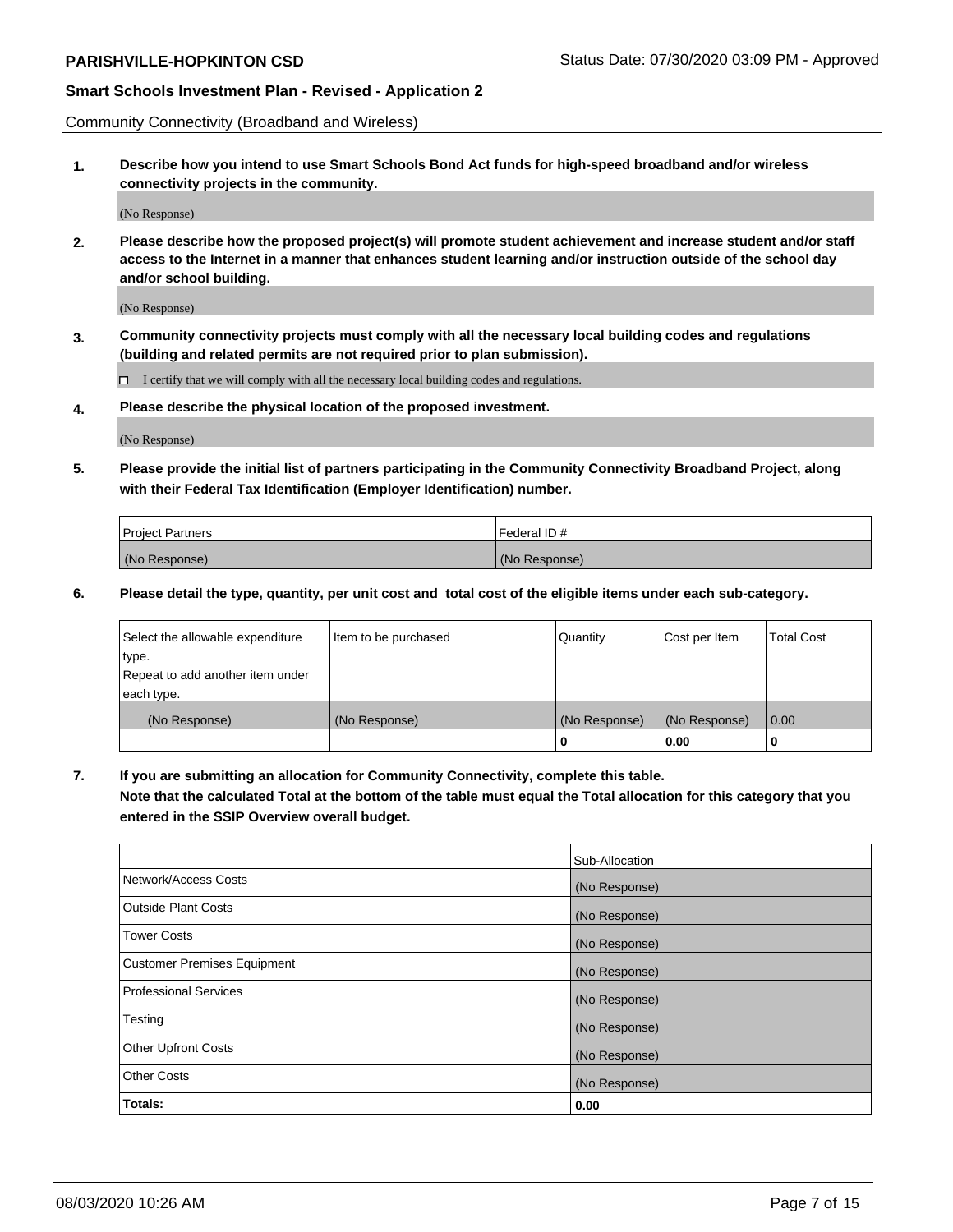### Classroom Learning Technology

**1. In order for students and faculty to receive the maximum benefit from the technology made available under the Smart Schools Bond Act, their school buildings must possess sufficient connectivity infrastructure to ensure that devices can be used during the school day. Smart Schools Investment Plans must demonstrate that sufficient infrastructure that meets the Federal Communications Commission's 100 Mbps per 1,000 students standard currently exists in the buildings where new devices will be deployed, or is a planned use of a portion of Smart Schools Bond Act funds, or is under development through another funding source. Smart Schools Bond Act funds used for technology infrastructure or classroom technology investments must increase the number of school buildings that meet or exceed the minimum speed standard of 100 Mbps per 1,000 students and staff within 12 months. This standard may be met on either a contracted 24/7 firm service or a**

**"burstable" capability. If the standard is met under the burstable criteria, it must be:**

**1. Specifically codified in a service contract with a provider, and**

**2. Guaranteed to be available to all students and devices as needed, particularly during periods of high demand, such as computer-based testing (CBT) periods.**

**Please describe how your district already meets or is planning to meet this standard within 12 months of plan submission.**

(No Response)

- **1a. If a district believes that it will be impossible to meet this standard within 12 months, it may apply for a waiver of this requirement, as described on the Smart Schools website. The waiver must be filed and approved by SED prior to submitting this survey.**
	- By checking this box, you are certifying that the school district has an approved waiver of this requirement on file with the New York State Education Department.
- **2. Connectivity Speed Calculator (Required). If the district currently meets the required speed, enter "Currently Met" in the last box: Expected Date When Required Speed Will be Met.**

|                  | l Number of     | Required Speed | Current Speed in | <b>Expected Speed</b> | <b>Expected Date</b>                |
|------------------|-----------------|----------------|------------------|-----------------------|-------------------------------------|
|                  | <b>Students</b> | l in Mbps      | l Mbps           | to be Attained        | When Required                       |
|                  |                 |                |                  |                       | Within 12 Months  Speed Will be Met |
| Calculated Speed | (No Response)   | 0.00           | (No Response)    | l (No Response)       | (No Response)                       |

**3. If the district wishes to have students and staff access the Internet from wireless devices within the school building, or in close proximity to it, it must first ensure that it has a robust Wi-Fi network in place that has sufficient bandwidth to meet user demand.**

**Please describe how you have quantified this demand and how you plan to meet this demand.**

(No Response)

**4. All New York State public school districts are required to complete and submit an Instructional Technology Plan survey to the New York State Education Department in compliance with Section 753 of the Education Law and per Part 100.12 of the Commissioner's Regulations.**

**Districts that include educational technology purchases as part of their Smart Schools Investment Plan must have a submitted and approved Instructional Technology Plan survey on file with the New York State Education Department.**

- By checking this box, you are certifying that the school district has an approved Instructional Technology Plan survey on file with the New York State Education Department.
- **5. Describe the devices you intend to purchase and their compatibility with existing or planned platforms or systems. Specifically address the adequacy of each facility's electrical, HVAC and other infrastructure necessary to install and support the operation of the planned technology.**

(No Response)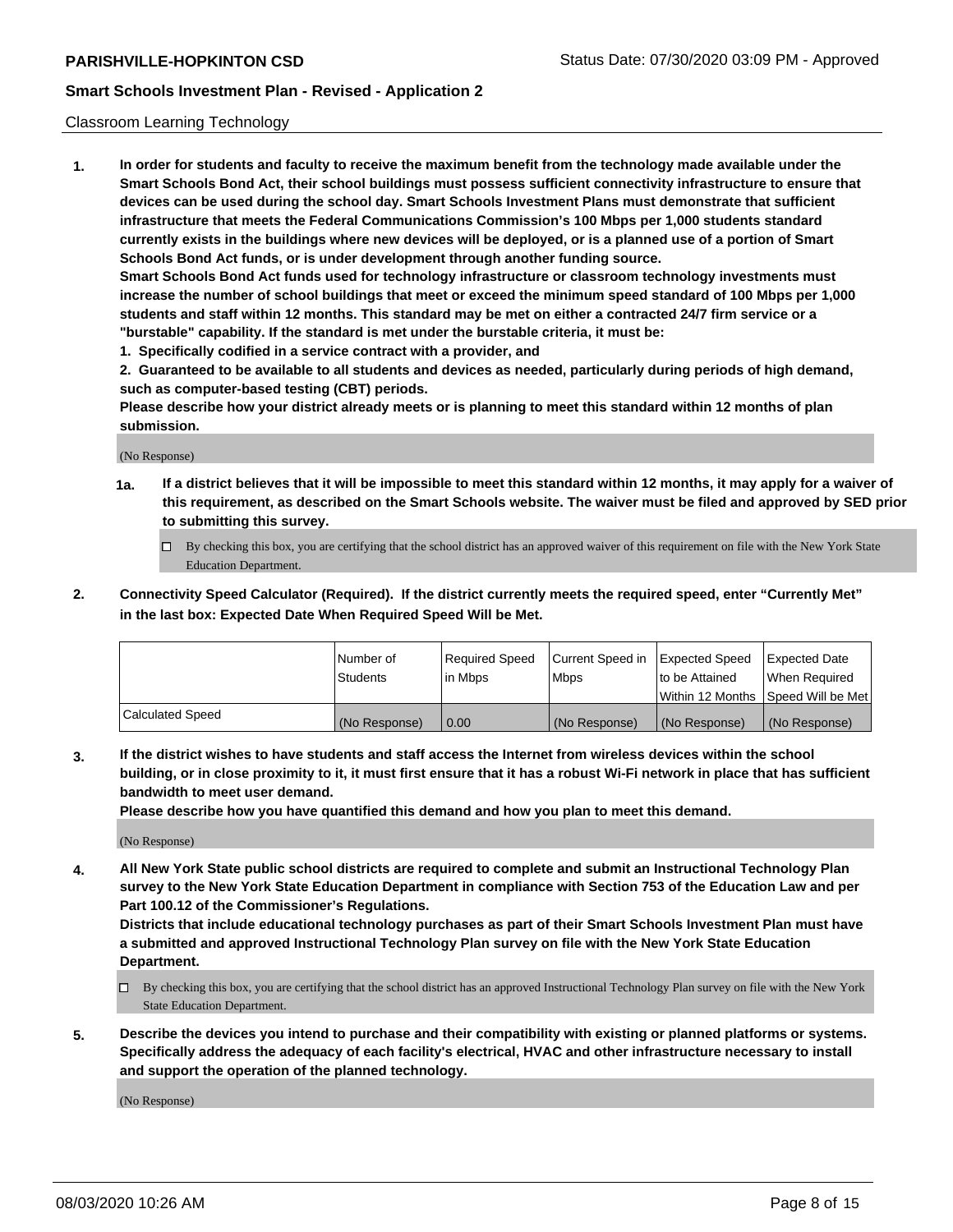### Classroom Learning Technology

- **6. Describe how the proposed technology purchases will:**
	- **> enhance differentiated instruction;**
	- **> expand student learning inside and outside the classroom;**
	- **> benefit students with disabilities and English language learners; and**
	- **> contribute to the reduction of other learning gaps that have been identified within the district.**

**The expectation is that districts will place a priority on addressing the needs of students who struggle to succeed in a rigorous curriculum. Responses in this section should specifically address this concern and align with the district's Instructional Technology Plan (in particular Question 2 of E. Curriculum and Instruction: "Does the district's instructional technology plan address the needs of students with disabilities to ensure equitable access to instruction, materials and assessments?" and Question 3 of the same section: "Does the district's instructional technology plan address the provision of assistive technology specifically for students with disabilities to ensure access to and participation in the general curriculum?")**

**In addition, describe how the district ensures equitable access to instruction, materials and assessments and participation in the general curriculum for both SWD and English Language Learners/Multilingual Learners (ELL/MLL) students.**

(No Response)

**7. Where appropriate, describe how the proposed technology purchases will enhance ongoing communication with parents and other stakeholders and help the district facilitate technology-based regional partnerships, including distance learning and other efforts.**

(No Response)

**8. Describe the district's plan to provide professional development to ensure that administrators, teachers and staff can employ the technology purchased to enhance instruction successfully.**

**Note: This response should be aligned and expanded upon in accordance with your district's response to Question 1 of F. Professional Development of your Instructional Technology Plan: "Please provide a summary of professional development offered to teachers and staff, for the time period covered by this plan, to support technology to enhance teaching and learning. Please include topics, audience and method of delivery within your summary."**

(No Response)

- **9. Districts must contact one of the SUNY/CUNY teacher preparation programs listed on the document on the left side of the page that supplies the largest number of the district's new teachers to request advice on innovative uses and best practices at the intersection of pedagogy and educational technology.**
	- By checking this box, you certify that you have contacted the SUNY/CUNY teacher preparation program that supplies the largest number of your new teachers to request advice on these issues.
	- **9a. Please enter the name of the SUNY or CUNY Institution that you contacted.**

(No Response)

**9b. Enter the primary Institution phone number.**

(No Response)

**9c. Enter the name of the contact person with whom you consulted and/or will be collaborating with on innovative uses of technology and best practices.**

(No Response)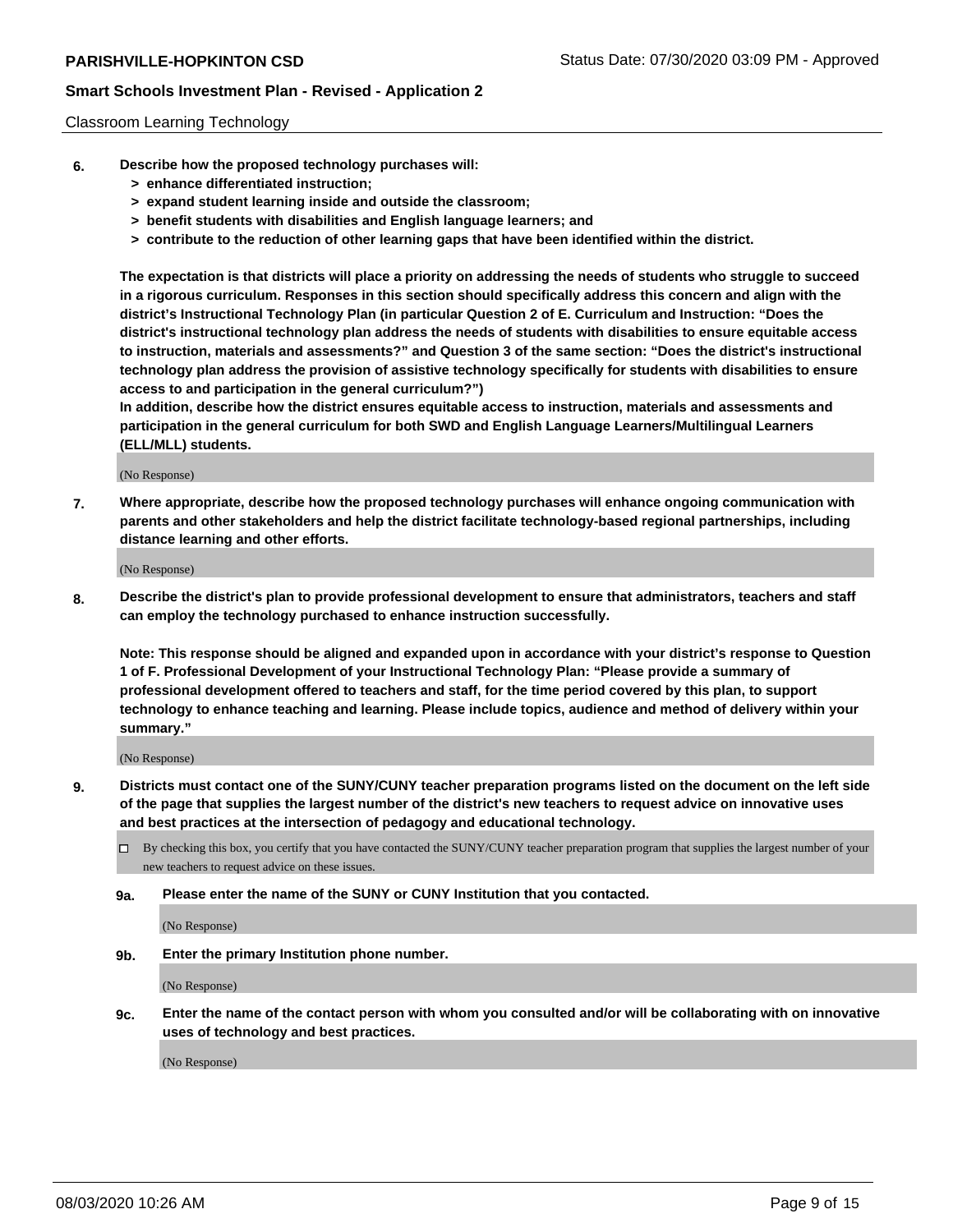### Classroom Learning Technology

**10. To ensure the sustainability of technology purchases made with Smart Schools funds, districts must demonstrate a long-term plan to maintain and replace technology purchases supported by Smart Schools Bond Act funds. This sustainability plan shall demonstrate a district's capacity to support recurring costs of use that are ineligible for Smart Schools Bond Act funding such as device maintenance, technical support, Internet and wireless fees, maintenance of hotspots, staff professional development, building maintenance and the replacement of incidental items. Further, such a sustainability plan shall include a long-term plan for the replacement of purchased devices and equipment at the end of their useful life with other funding sources.**

 $\Box$  By checking this box, you certify that the district has a sustainability plan as described above.

**11. Districts must ensure that devices purchased with Smart Schools Bond funds will be distributed, prepared for use, maintained and supported appropriately. Districts must maintain detailed device inventories in accordance with generally accepted accounting principles.**

By checking this box, you certify that the district has a distribution and inventory management plan and system in place.

#### **12. Please detail the type, quantity, per unit cost and total cost of the eligible items under each sub-category.**

| Select the allowable expenditure<br>type.<br>Repeat to add another item under | Item to be Purchased | Quantity      | Cost per Item | <b>Total Cost</b> |
|-------------------------------------------------------------------------------|----------------------|---------------|---------------|-------------------|
| each type.<br>(No Response)                                                   | (No Response)        | (No Response) | (No Response) | 0.00              |
|                                                                               |                      | 0             | 0.00          |                   |

### **13. Final 2014-15 BEDS Enrollment to calculate Nonpublic Sharing Requirement (no changes allowed.)**

|            | l Public Enrollment | Nonpublic Enrollment | <b>Total Enrollment</b> | l Nonpublic<br>l Percentage |
|------------|---------------------|----------------------|-------------------------|-----------------------------|
| Enrollment | 423                 |                      | 423.00                  | 0.00                        |

### **14. If you are submitting an allocation for Classroom Learning Technology complete this table.**

|                         | Public School Sub-Allocation | <b>Estimated Nonpublic Loan</b><br>Amount<br>(Based on Percentage Above) | <b>Estimated Total Public and</b><br>Nonpublic Sub-Allocation |
|-------------------------|------------------------------|--------------------------------------------------------------------------|---------------------------------------------------------------|
| Interactive Whiteboards | (No Response)                | 0.00                                                                     | 0.00                                                          |
| Computer Servers        | (No Response)                | 0.00                                                                     | 0.00                                                          |
| Desktop Computers       | (No Response)                | 0.00                                                                     | 0.00                                                          |
| <b>Laptop Computers</b> | (No Response)                | 0.00                                                                     | 0.00                                                          |
| <b>Tablet Computers</b> | (No Response)                | 0.00                                                                     | 0.00                                                          |
| Other Costs             | (No Response)                | 0.00                                                                     | 0.00                                                          |
| Totals:                 | 0.00                         | 0                                                                        | 0                                                             |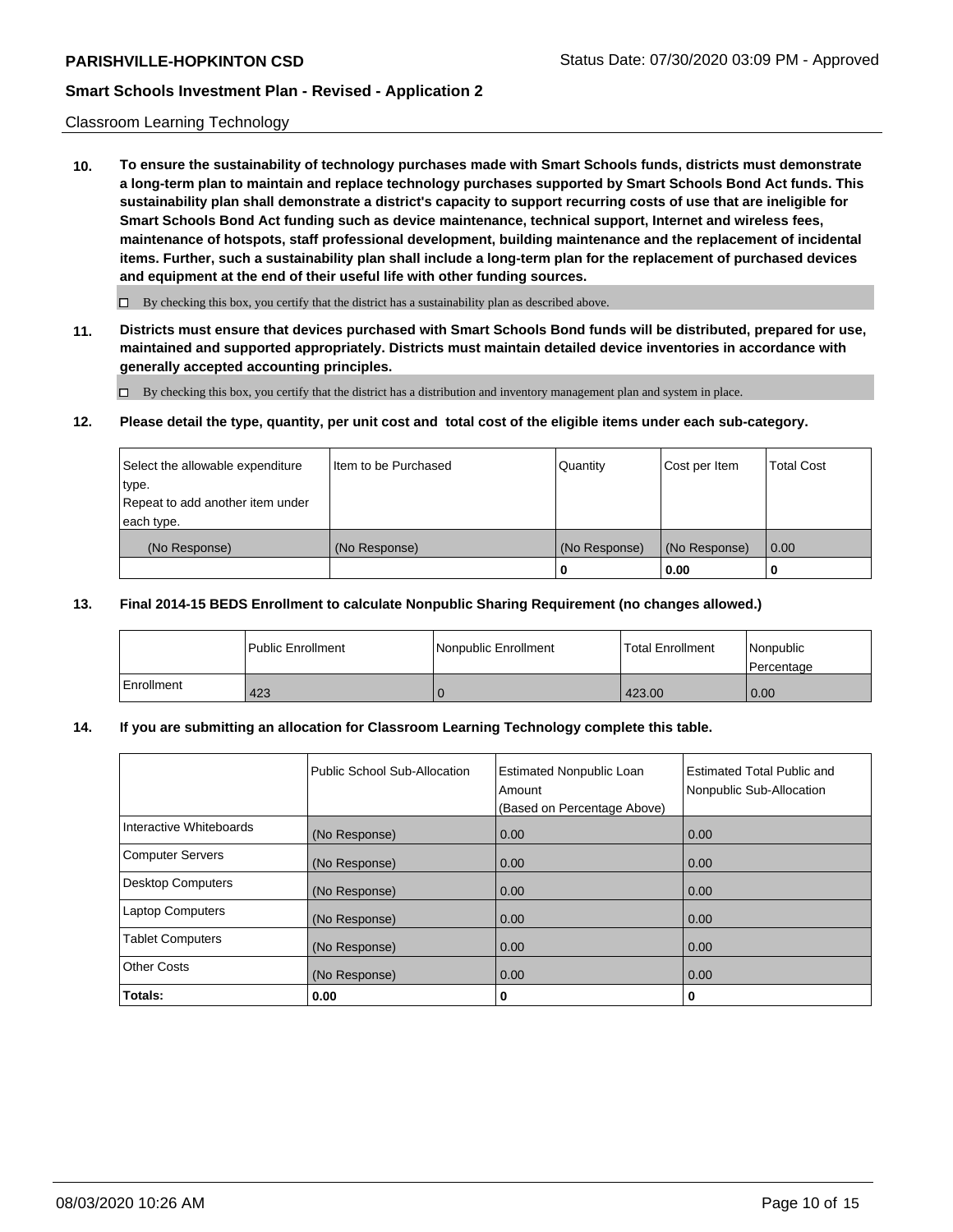#### Pre-Kindergarten Classrooms

**1. Provide information regarding how and where the district is currently serving pre-kindergarten students and justify the need for additional space with enrollment projections over 3 years.**

(No Response)

- **2. Describe the district's plan to construct, enhance or modernize education facilities to accommodate prekindergarten programs. Such plans must include:**
	- **Specific descriptions of what the district intends to do to each space;**
	- **An affirmation that new pre-kindergarten classrooms will contain a minimum of 900 square feet per classroom;**
	- **The number of classrooms involved;**
	- **The approximate construction costs per classroom; and**
	- **Confirmation that the space is district-owned or has a long-term lease that exceeds the probable useful life of the improvements.**

(No Response)

**3. Smart Schools Bond Act funds may only be used for capital construction costs. Describe the type and amount of additional funds that will be required to support ineligible ongoing costs (e.g. instruction, supplies) associated with any additional pre-kindergarten classrooms that the district plans to add.**

(No Response)

**4. All plans and specifications for the erection, repair, enlargement or remodeling of school buildings in any public school district in the State must be reviewed and approved by the Commissioner. Districts that plan capital projects using their Smart Schools Bond Act funds will undergo a Preliminary Review Process by the Office of Facilities Planning.**

**Please indicate on a separate row each project number given to you by the Office of Facilities Planning.**

| Project Number |  |
|----------------|--|
| (No Response)  |  |
|                |  |

**5. Please detail the type, quantity, per unit cost and total cost of the eligible items under each sub-category.**

| Select the allowable expenditure | Item to be purchased | Quantity      | Cost per Item | <b>Total Cost</b> |
|----------------------------------|----------------------|---------------|---------------|-------------------|
| type.                            |                      |               |               |                   |
| Repeat to add another item under |                      |               |               |                   |
| each type.                       |                      |               |               |                   |
| (No Response)                    | (No Response)        | (No Response) | (No Response) | 0.00              |
|                                  |                      | υ             | 0.00          |                   |

**6. If you have made an allocation for Pre-Kindergarten Classrooms, complete this table. Note that the calculated Total at the bottom of the table must equal the Total allocation for this category that you entered in the SSIP Overview overall budget.**

|                                          | Sub-Allocation |
|------------------------------------------|----------------|
| Construct Pre-K Classrooms               | (No Response)  |
| Enhance/Modernize Educational Facilities | (No Response)  |
| <b>Other Costs</b>                       | (No Response)  |
| Totals:                                  | 0.00           |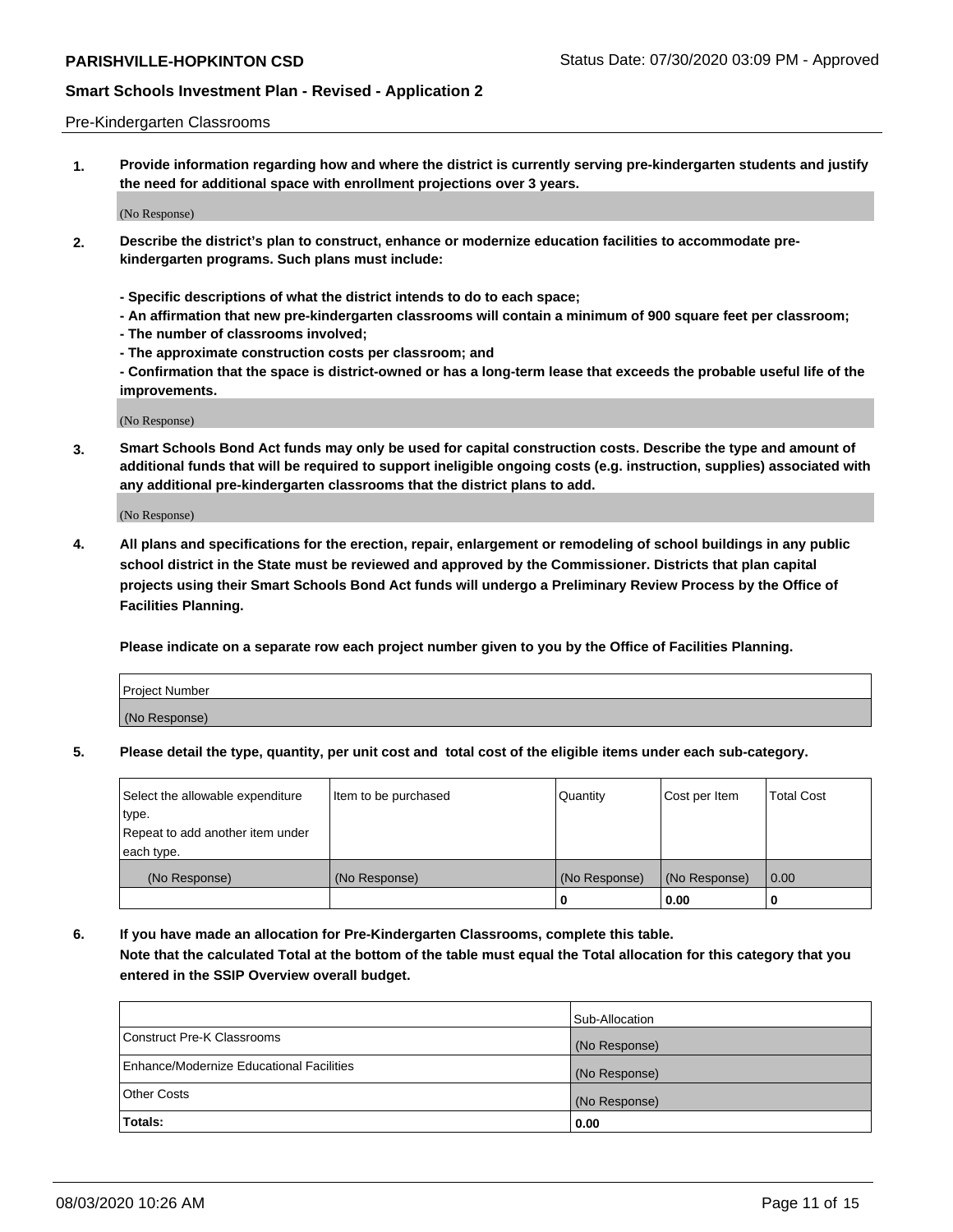Replace Transportable Classrooms

**1. Describe the district's plan to construct, enhance or modernize education facilities to provide high-quality instructional space by replacing transportable classrooms.**

(No Response)

**2. All plans and specifications for the erection, repair, enlargement or remodeling of school buildings in any public school district in the State must be reviewed and approved by the Commissioner. Districts that plan capital projects using their Smart Schools Bond Act funds will undergo a Preliminary Review Process by the Office of Facilities Planning.**

**Please indicate on a separate row each project number given to you by the Office of Facilities Planning.**

| Project Number |  |
|----------------|--|
|                |  |
| (No Response)  |  |

**3. For large projects that seek to blend Smart Schools Bond Act dollars with other funds, please note that Smart Schools Bond Act funds can be allocated on a pro rata basis depending on the number of new classrooms built that directly replace transportable classroom units.**

**If a district seeks to blend Smart Schools Bond Act dollars with other funds describe below what other funds are being used and what portion of the money will be Smart Schools Bond Act funds.**

(No Response)

**4. Please detail the type, quantity, per unit cost and total cost of the eligible items under each sub-category.**

| Select the allowable expenditure | Item to be purchased | Quantity      | Cost per Item | Total Cost |
|----------------------------------|----------------------|---------------|---------------|------------|
| ∣type.                           |                      |               |               |            |
| Repeat to add another item under |                      |               |               |            |
| each type.                       |                      |               |               |            |
| (No Response)                    | (No Response)        | (No Response) | (No Response) | 0.00       |
|                                  |                      | u             | 0.00          |            |

**5. If you have made an allocation for Replace Transportable Classrooms, complete this table. Note that the calculated Total at the bottom of the table must equal the Total allocation for this category that you entered in the SSIP Overview overall budget.**

|                                                | Sub-Allocation |
|------------------------------------------------|----------------|
| Construct New Instructional Space              | (No Response)  |
| Enhance/Modernize Existing Instructional Space | (No Response)  |
| Other Costs                                    | (No Response)  |
| Totals:                                        | 0.00           |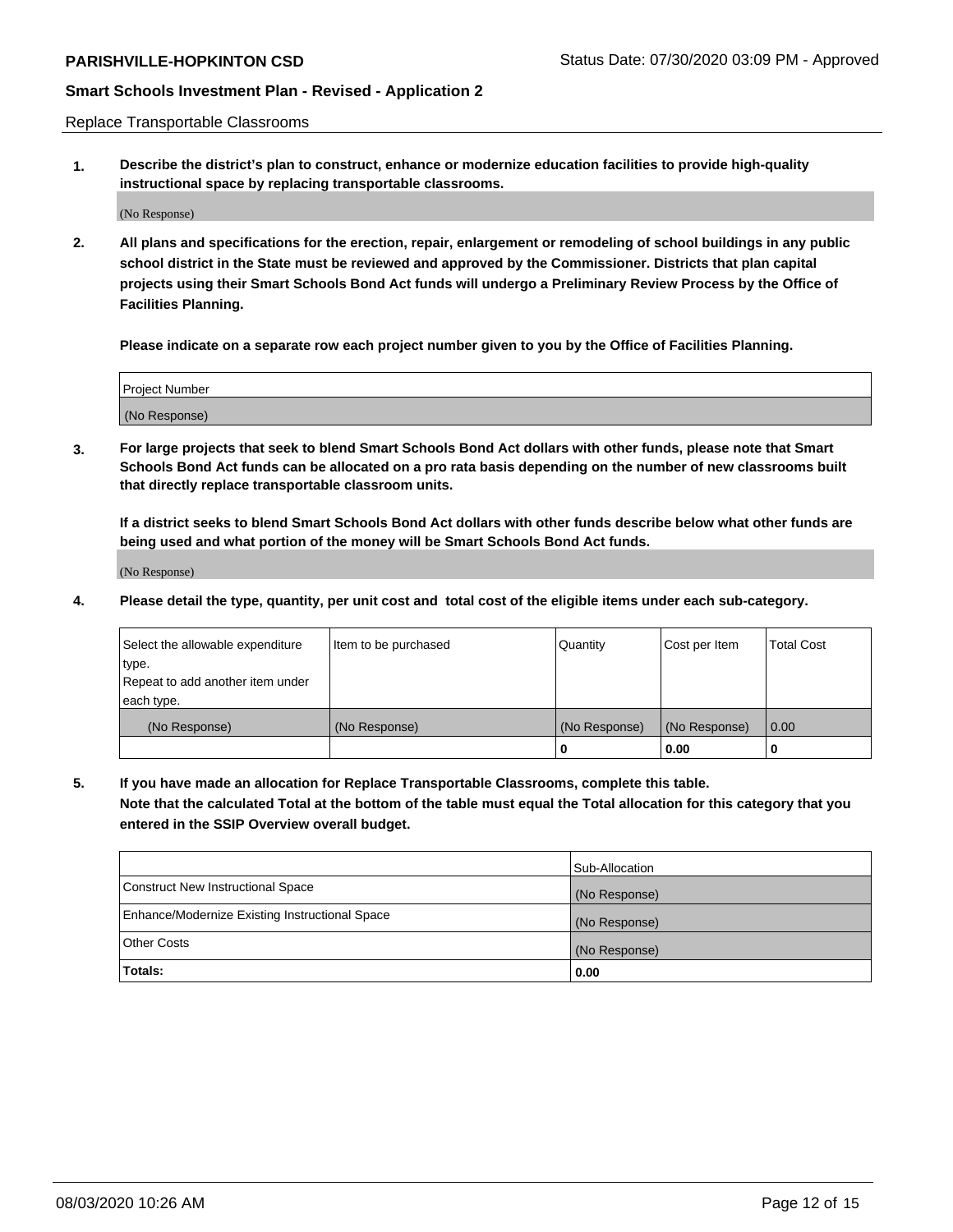### High-Tech Security Features

# **1. Describe how you intend to use Smart Schools Bond Act funds to install high-tech security features in school buildings and on school campuses.**

The Planning team at Parishville-Hopkington's goal is to create a secure environment where the students can learn. The district currently has video and door security. The issue is that it is very limited in areas covered. The district's plan is to upgrade and expand the areas covered by video surveillance. They want additional cameras covering areas where the current coverage is nonexistent and upgrade the quality of the cameras that are used. Additionally, while the district has some entry control in place, the district wishes to add more doors to the system. When combined with the upgrades to the video system, the district will have the ability to know when a door is not closed securely, and monitor if anyone is using the unsecured door to enter the building without authorization. Any visitor to the building should be authorized and escorted.

**2. All plans and specifications for the erection, repair, enlargement or remodeling of school buildings in any public school district in the State must be reviewed and approved by the Commissioner. Smart Schools plans with any expenditures in the High-Tech Security category require a project number from the Office of Facilities Planning. Districts must submit an SSBA LOI and receive project numbers prior to submitting the SSIP. As indicated on the LOI, some projects may be eligible for a streamlined review and will not require a building permit. Please indicate on a separate row each project number given to you by the Office of Facilities Planning.**

| <b>Project Number</b> |  |
|-----------------------|--|
| 51-25-01-04 0-003-BA1 |  |

- **3. Was your project deemed eligible for streamlined Review?**
	- Yes
	- $\square$  No
	- **3a. Districts with streamlined projects must certify that they have reviewed all installations with their licensed architect or engineer of record, and provide that person's name and license number. The licensed professional must review the products and proposed method of installation prior to implementation and review the work during and after completion in order to affirm that the work was code-compliant, if requested.**

By checking this box, you certify that the district has reviewed all installations with a licensed architect or engineer of record.

#### **4. Include the name and license number of the architect or engineer of record.**

| Name       | License Number |
|------------|----------------|
| James King | 15925          |

**5. Please detail the type, quantity, per unit cost and total cost of the eligible items under each sub-category.**

| Select the allowable expenditure<br>type.<br>Repeat to add another item under<br>each type. | Item to be purchased                                  | Quantity       | Cost per Item | <b>Total Cost</b> |
|---------------------------------------------------------------------------------------------|-------------------------------------------------------|----------------|---------------|-------------------|
| <b>Entry Control System</b>                                                                 | 49255-H24 24 Port 2RU Blank Patch<br>Panel            | $\overline{2}$ | 58.00         | 116.00            |
| <b>Entry Control System</b>                                                                 | 61110-RY6 Yellow Cat#6 Insert                         | 40             | 8.00          | 320.00            |
| <b>Entry Control System</b>                                                                 | 41089-1IP Box, Surface-Mount, 1-Port,<br><b>Ivory</b> | 17             | 2.00          | 34.00             |
| <b>Entry Control System</b>                                                                 | Leviton Patch Cord 3 ft Yellow                        | 17             | 6.00          | 102.00            |
| <b>Entry Control System</b>                                                                 | Leviton Patch Cord 5FT Yellow                         | 17             | 7.00          | 119.00            |
| <b>Entry Control System</b>                                                                 | Leviton Saddle Tie 10pk                               | 5              | 21.00         | 105.00            |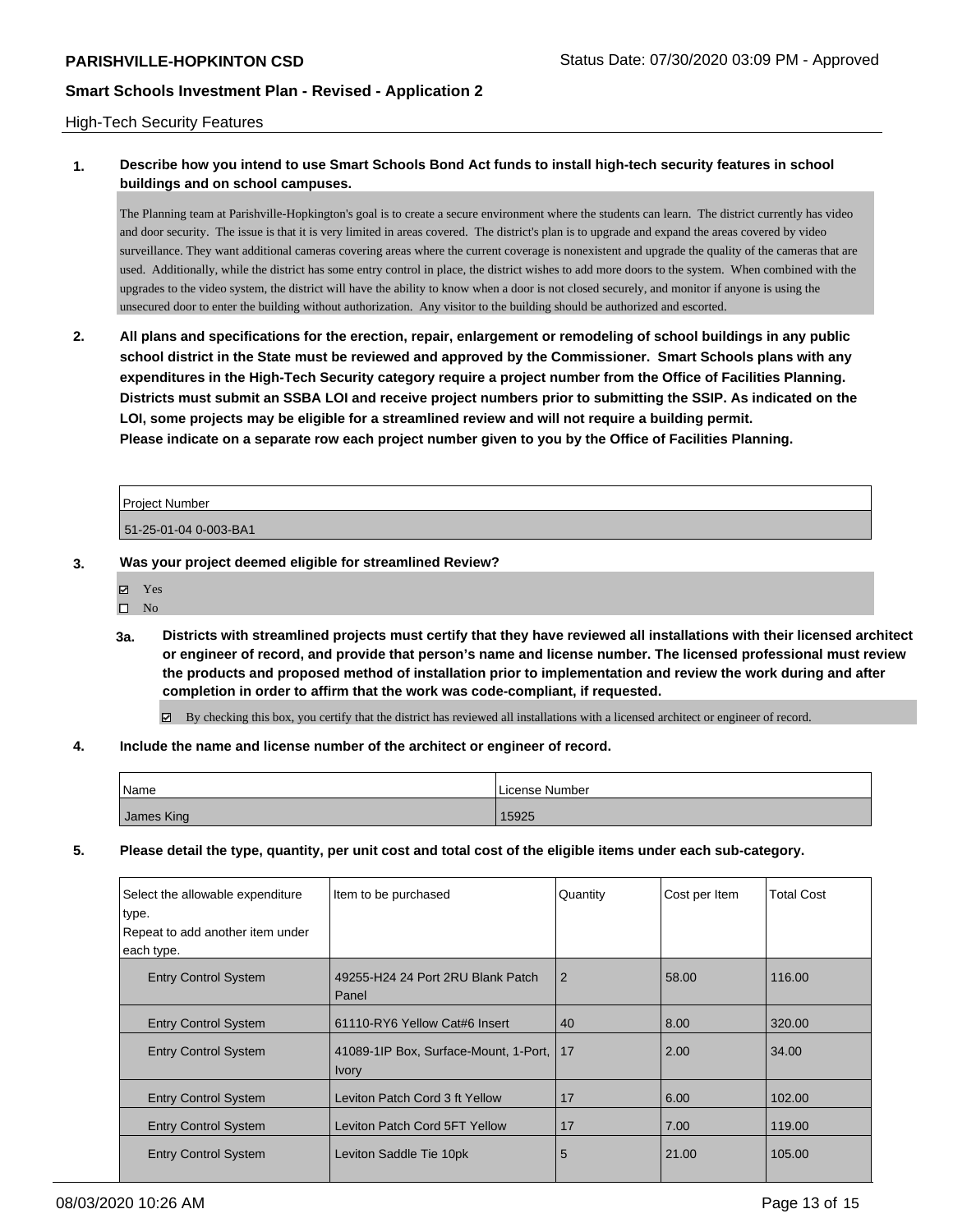High-Tech Security Features

| Select the allowable expenditure<br>type.<br>Repeat to add another item under<br>each type. | Item to be purchased                                                                        | Quantity        | Cost per Item | <b>Total Cost</b> |
|---------------------------------------------------------------------------------------------|---------------------------------------------------------------------------------------------|-----------------|---------------|-------------------|
| <b>Entry Control System</b>                                                                 | <b>CABLE MANAGEMENT TIE WRAP 5</b>                                                          | 5               | 9.00          | 45.00             |
| <b>Entry Control System</b>                                                                 | Cat6 Yellow 4P 23G SLD CAT 6 PVC<br>1,000 ft rolls                                          | 10              | 201.00        | 2,010.00          |
| <b>Entry Control System</b>                                                                 | AC251822B3PYE10 West Penn<br>Access Control cable per thousand                              | 2               | 1,123.00      | 2,246.00          |
| <b>Entry Control System</b>                                                                 | 224GY0500 1 PR 18G Stranded<br>Unshielded PVC 1000 ft roll                                  | 7               | 164.00        | 1,148.00          |
| <b>Entry Control System</b>                                                                 | 9400-630 Surface Mount Door Strike                                                          | 2               | 358.00        | 716.00            |
| <b>Entry Control System</b>                                                                 | 920PTNNEK00000 RP40 Multiclass<br><b>Reader Black</b>                                       | 2               | 317.00        | 634.00            |
| <b>Entry Control System</b>                                                                 | ISN-CMET-200AR Commercial Metal<br>Door Contact                                             | 14              | 8.00          | 112.00            |
| <b>Entry Control System</b>                                                                 | White Wiremold per 100 ft                                                                   | 5               | 120.00        | 600.00            |
| <b>Entry Control System</b>                                                                 | Steel bushing 700 per 100 ct                                                                | 1               | 34.00         | 34.00             |
| <b>Entry Control System</b>                                                                 | 5701 RACEWAY METALLIC<br>V500/V700 10 per package                                           | 4               | 1.00          | 4.00              |
| <b>Entry Control System</b>                                                                 | 5703WH RACEWAY METALLIC<br>V500/V700                                                        | 10              | 1.00          | 10.00             |
| <b>Entry Control System</b>                                                                 | 5747WH WIREMOLD SHALLOW<br><b>DEVICE BOX</b>                                                | 10              | 1.00          | 10.00             |
| <b>Entry Control System</b>                                                                 | V5783 RACEWAY METALLIC V700<br><b>ELBOW</b>                                                 | 20              | 10.00         | 200.00            |
| <b>Electronic Security System</b>                                                           | 0955-001 2MP HDTV, WDR-Forensic<br>Capture, IR Exterior Dome Camera<br>Axis P3225-LVE Mk II | 2               | 700.00        | 1,400.00          |
| <b>Electronic Security System</b>                                                           | 01504-001 Axis P3717-PLE 8MP 360<br>degree                                                  | 10              | 1,349.00      | 13,490.00         |
| <b>Electronic Security System</b>                                                           | 0406-001 AXIS P3367-V INDOOR<br><b>DOME</b>                                                 | 4               | 999.00        | 3,996.00          |
| <b>Electronic Security System</b>                                                           | 5700-331 Axis Outdoor Patch Cable<br>With Gasket                                            | 12 <sup>2</sup> | 10.00         | 120.00            |
| <b>Electronic Security System</b>                                                           | 01513-001 T94N01D PENDANT KIT<br>FOR P3717-PLE IP CAM, 1.5                                  | 5               | 89.00         | 445.00            |
| <b>Electronic Security System</b>                                                           | 5504-821 T91D61 WALL MOUNT                                                                  | 5               | 84.00         | 420.00            |
| <b>Electronic Security System</b>                                                           | 5017-641 Axis T91A64 Corner Bracket                                                         | 5               | 79.00         | 395.00            |
| <b>Electronic Security System</b>                                                           | 5034-111 T94H01P CONDUIT<br><b>BACKBOX</b>                                                  | 4               | 39.00         | 156.00            |
| <b>Electronic Security System</b>                                                           | SY-4RDHIDPW-B-NA-4-reader HID<br>Kit (pre-wired)                                            | 1               | 2,900.00      | 2,900.00          |